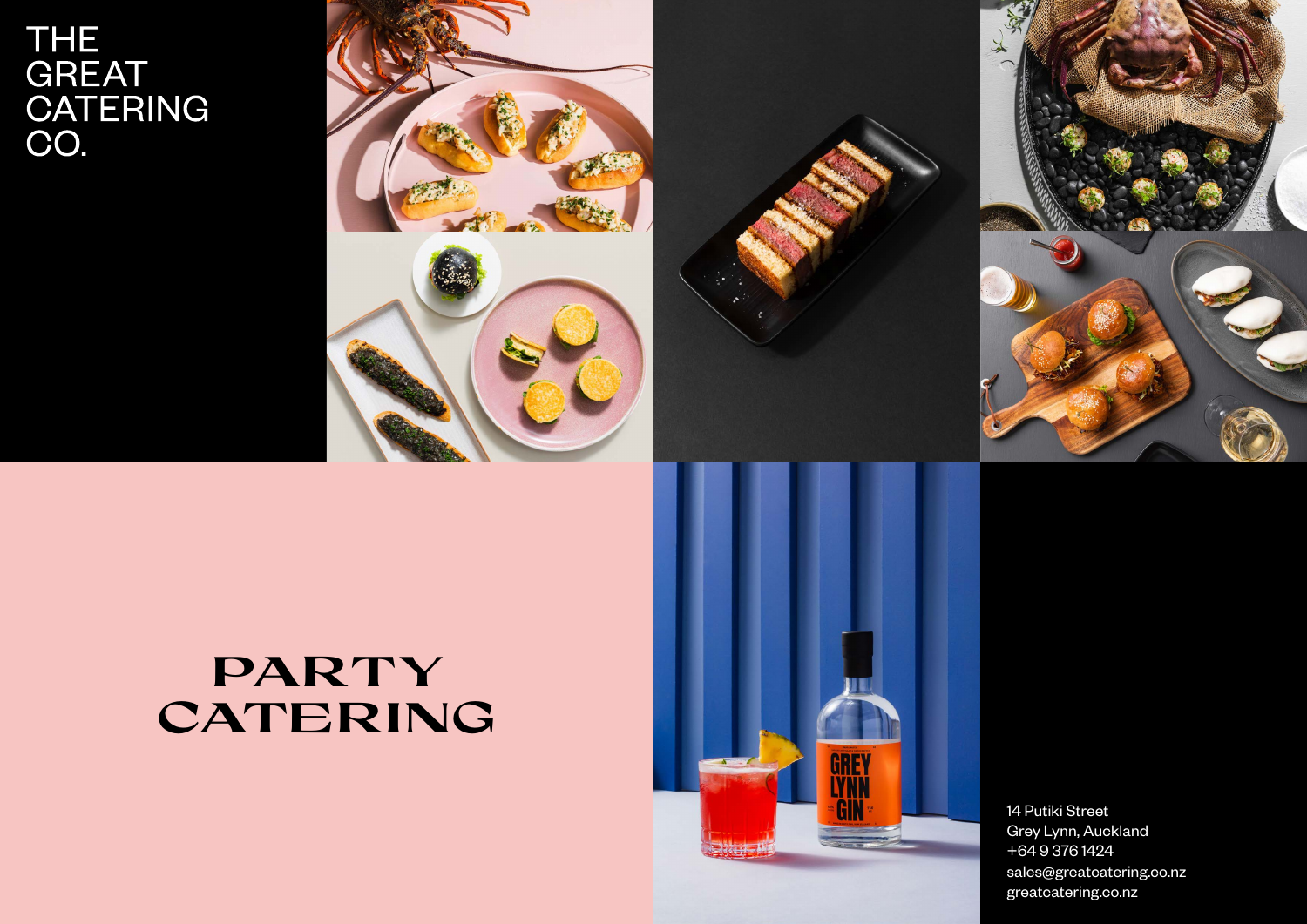### Party Catering: Signature Items

#### SIGNATURE ITEMS Creamed pāua on toast

West coast whitebait souffle sandwich w/ citrus aioli

Lobster Burger, Panino Nero

Wagyu katsu sandwich

Oscietra Black Sturgeon Caviar, crème fraiche, blini

Beef short rib, filo, cauliflower purée, black truffle

Triple cooked chip, sour cream & caviar

Charred asparagus, Malden salt, egg yolk dip (V)

\*(seasonal availability)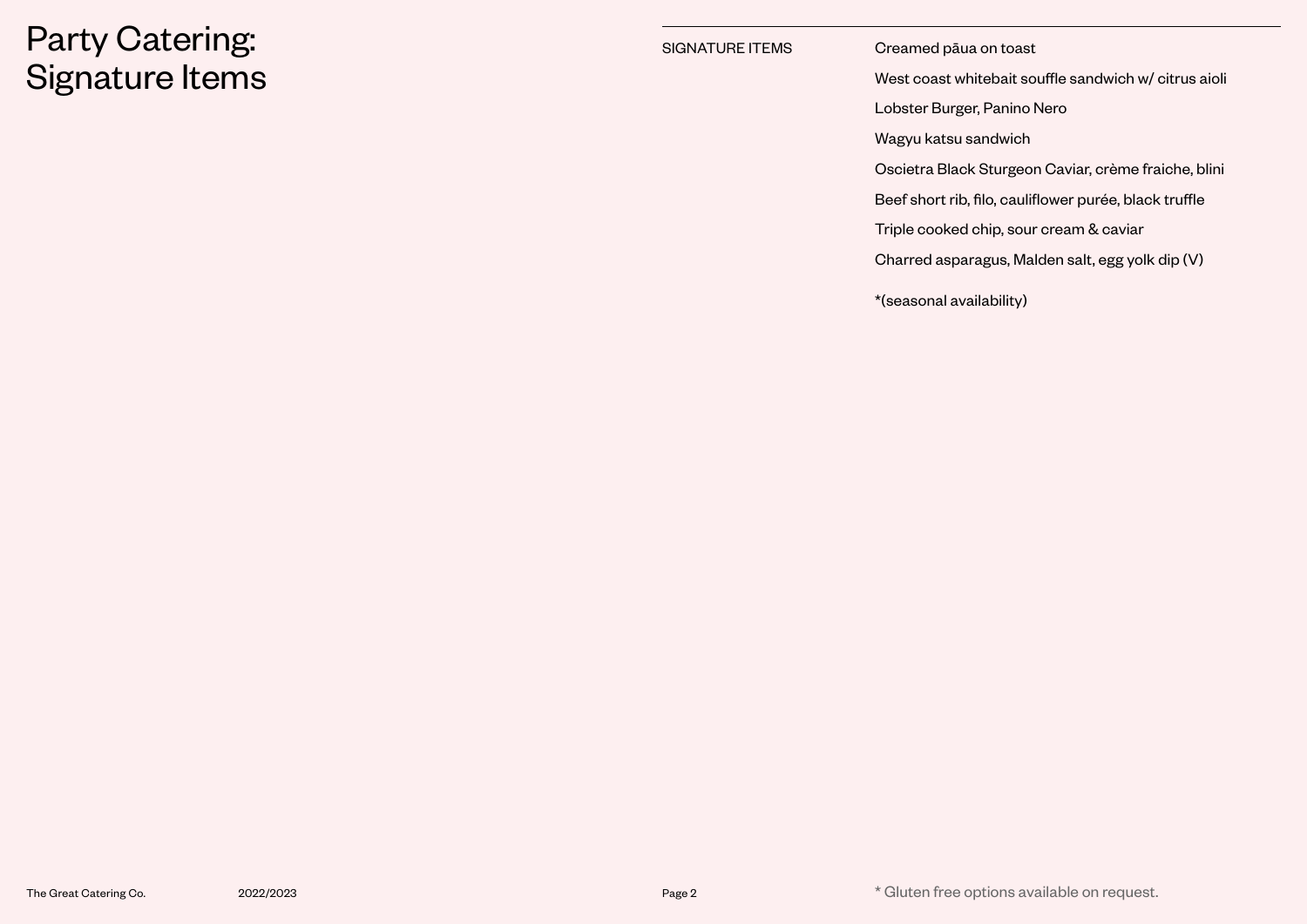### Party Catering: Canapés

| <b>COLD CANAPES</b> | Saku tuna, sesame seeds, wasabi, lime mayo                                             |
|---------------------|----------------------------------------------------------------------------------------|
|                     | Salmon crudo, crème fraiche, caviar, confit lemon                                      |
|                     | Te Matuku Oyster (natural/beer battered)<br>w/ mignonette dressing (sold by the dozen) |
|                     | Mackerel rillette, dill, toasted sourdough                                             |
|                     | Kingfish ceviche, tostada, lime, avocado                                               |
|                     | Beef carpaccio, potato thin w/ horseradish creme                                       |
|                     | Venison tartare, juniper, aioli, sourdough                                             |
|                     | Lamb loin, mint, hazelnut, pea puree                                                   |
|                     | Duck rillette, cherry chutney, citrus zest, brioche                                    |
|                     | Pea, mint and wasabi, black rice cracker (V)                                           |
|                     | Confit thyme mushrooms, sorrel mayo, wonton crisp (V)                                  |
|                     | Spiced goats cheese, almonds, beetroot tortilla (V)                                    |
| <b>WARM CANAPES</b> | Blue cod and parsley croquettes w/ tartare sauce                                       |
|                     | Mussel fritter, citrus, gribiche sauce                                                 |
|                     | Marinated Prawns, soy, ginger, sesame aioli (DF)                                       |
|                     | Crisp Pork belly w/ green apple and wasabi                                             |
|                     | Thai lemon chicken w/ yuzu aioli and lime dust                                         |
|                     | Korean fried chicken w/ gochujang and kewpie                                           |
|                     | Merguez and pistachio croquette w/apple purée                                          |
|                     | Beef mignon w/ heirloom tomato and parsley                                             |
|                     | Wild mushroom and truffle arancini w/ sorrel mayo (V)                                  |
|                     | Broccoli, pea and mint fritters w/ garlic mayo (VE)                                    |
|                     | Mushroom, gruyere and truffle tartlet (V)                                              |
|                     |                                                                                        |

The Great Catering Co. 2022/2023 2022/2023 2008 2022/2023 20:30 Page 3 \* Gluten free options available on request.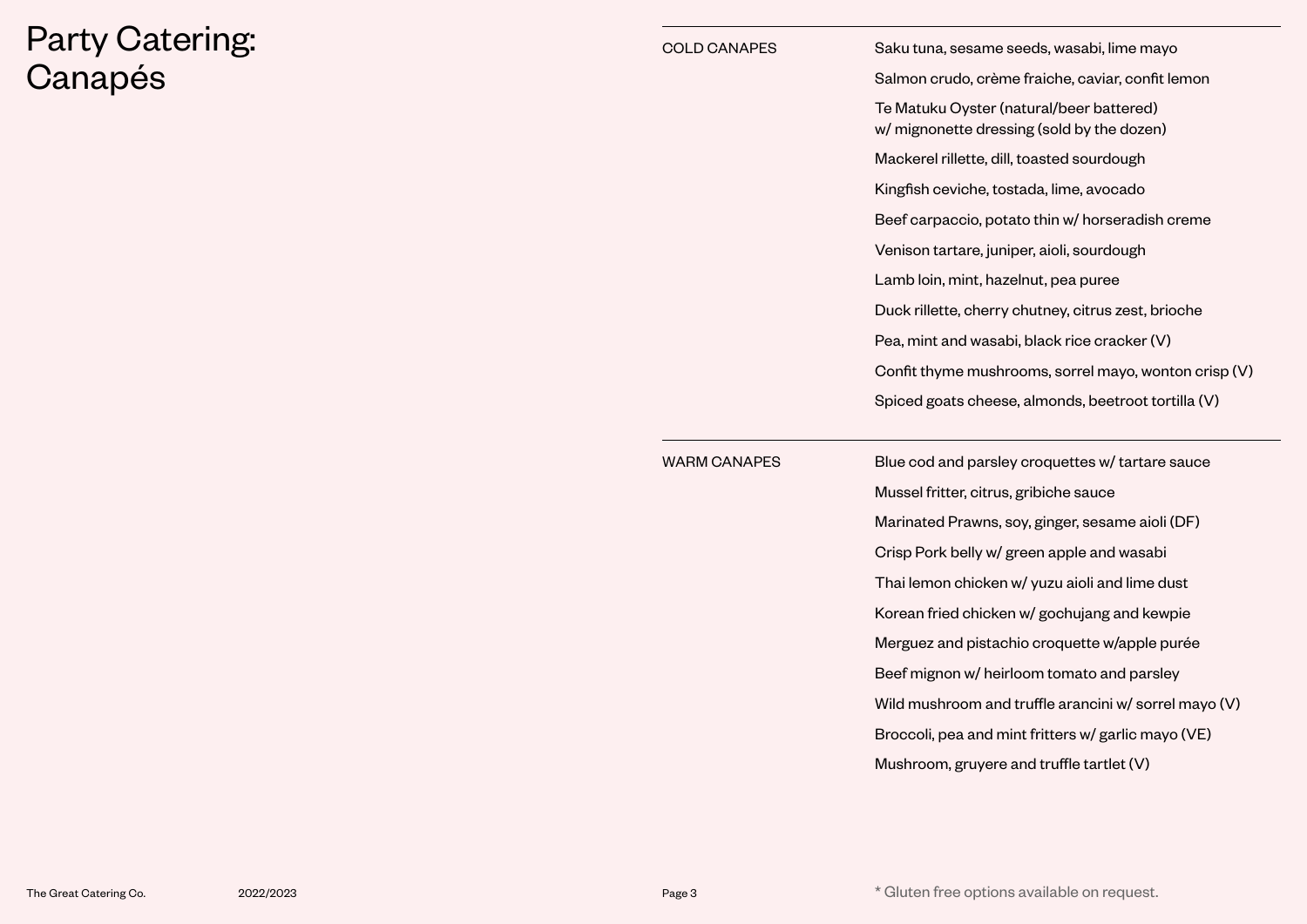### Party Catering: Finger Food / Supper

| <b>COLD</b> | Smoked salmon rillette brioche sub w/ dill mayo            |
|-------------|------------------------------------------------------------|
|             | Prawn cocktail brioche sub w/ aioli and chive              |
|             | Smoked kahawai rillette, dill crème fraiche, grain cracker |
|             | 'Reuben', salt beef, pickle, hot mustard, rye              |
|             | Poached chicken pillow sandwich, herb mayonnaise           |
|             | Caprese bruschetta w/ basil and vincotto (V)               |
| нот         | Charred Prawn taco, iceberg, avocado, siracha, aioli       |
|             | Calamari fritti w/ rocket oil and lime aioli               |
|             | Market Fish 'fingers' w/ zingy homemade tartare            |
|             | Lamb belly fritters w/ sauce béarnaise                     |
|             | Pork gyoza, chinese cabbage, scallions, ginger             |
|             | Chicken yakitori skewer, yuzu dressing, spring onion       |
|             | Crispy lemon Karaage chicken w/ Gochujang and kewpie       |
|             | Korean beef bao, slaw, pickles, sriracha mayo              |
|             | Beef satay w/ coconut yoghurt and roasted peanut crumb     |
|             | Smoked cheddar and caramelized onion brioche "toastie" (V) |
|             | Cauliflower and pea pakora w/ raita (V)                    |
|             | Shoestring fries, Maldon salt, aioli (V)                   |
|             | Mac & Cheese croquette, tonkatsu, pickled chilli (V)       |
|             | Mexican fiesta w/ corn tortilla and vegan aioli (VE)       |
|             |                                                            |

The Great Catering Co. 2022/2023 2023 2008 2022/2023 20:30 Page 4 2022/2023 20:30 20:30 20:30 20:30 20:30 20:30 20:30 20:30 20:30 20:30 20:30 20:30 20:30 20:30 20:30 20:30 20:30 20:30 20:30 20:30 20:30 20:30 20:30 20:30 20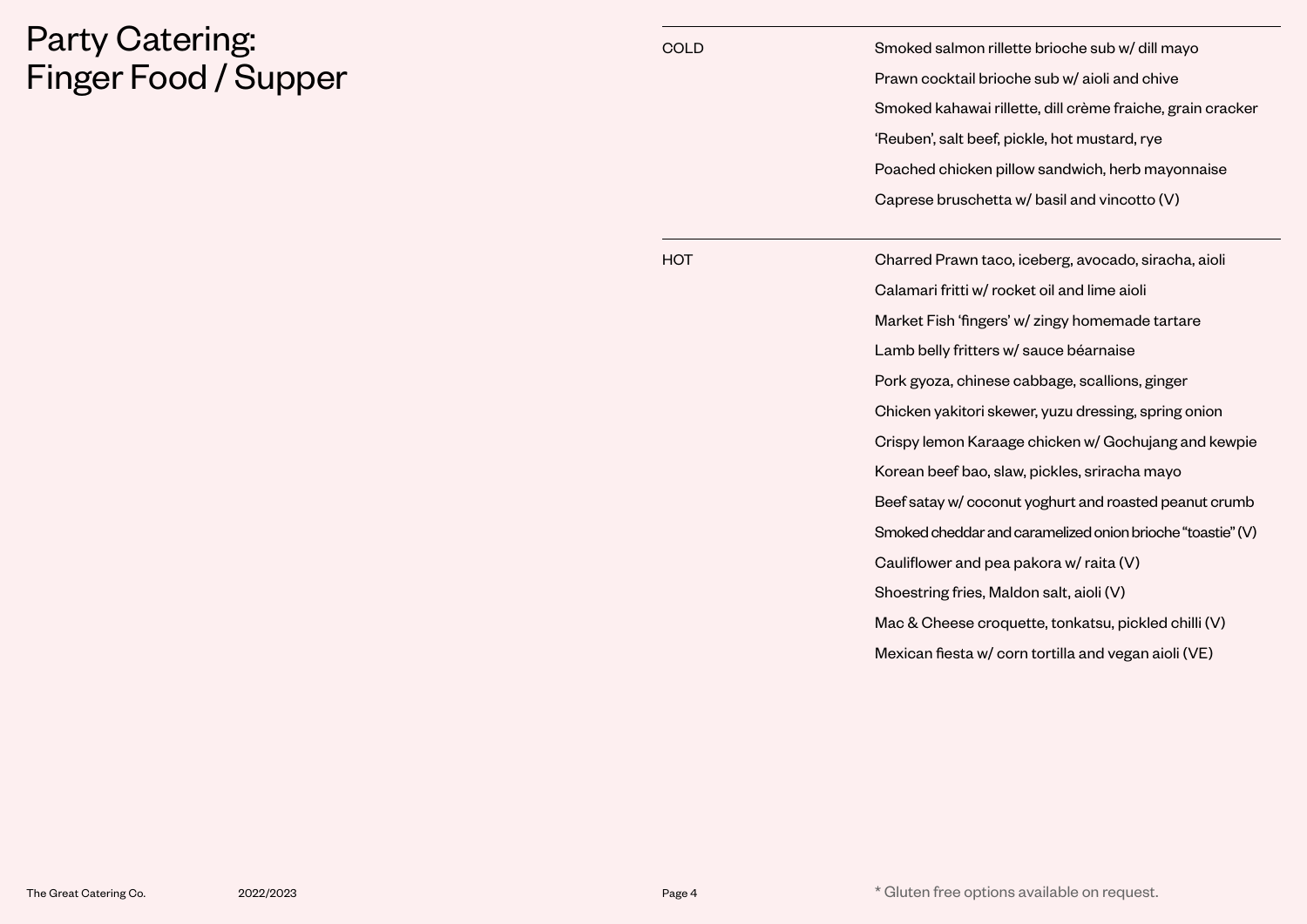## Party Catering: Sliders & Rolls

| <b>SLIDERS AND ROLLS</b> | Beef pattie, swiss cheese, McClure's pickles, burger sauce             |  |  |
|--------------------------|------------------------------------------------------------------------|--|--|
|                          | Pulled pork, fennel slaw, sriracha and kewpie                          |  |  |
|                          | Korean fried chicken, butter lettuce, pickles, gochujang<br>and kewpie |  |  |
|                          | Fish 'buttie', cheese, slaw and tartare                                |  |  |
|                          | Chipolata hot dog, caramelized onion, blistered ketchup                |  |  |
|                          | Pork belly & kimchi volcano roll w/ kewpie and crispy skins            |  |  |
|                          | Pulled chicken ciabatta roll, crispy skin, rocket and<br>citrus mayo   |  |  |
|                          | Spiced cauliflower spring roll w/ mango chutney (V)                    |  |  |
| <b>HOMEMADE PIES</b>     | Classic Kiwi mince                                                     |  |  |
|                          | Steak and cheese                                                       |  |  |
|                          | Chicken, leek and mushroom                                             |  |  |
|                          | Spiced roasted root vegetable (V)                                      |  |  |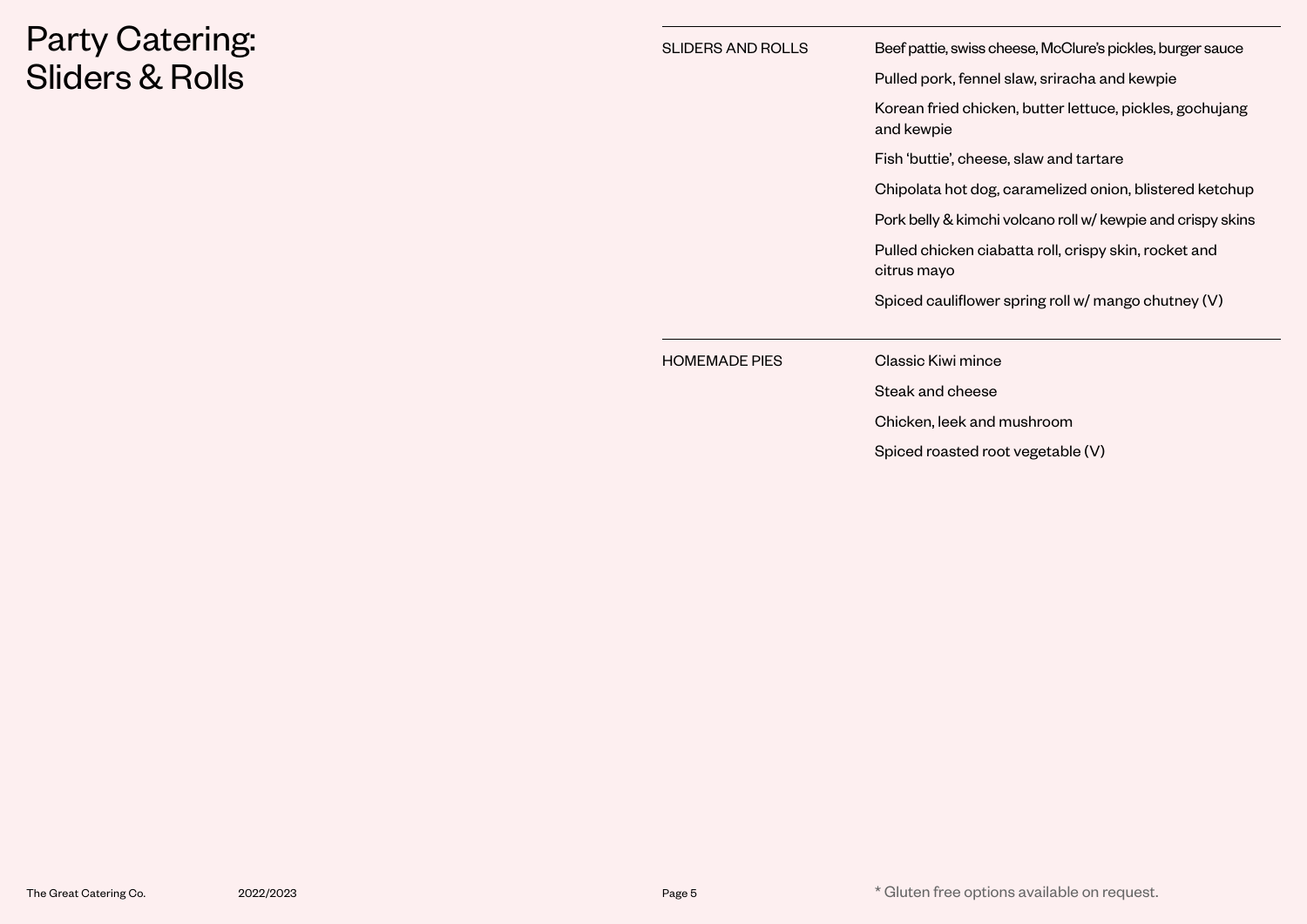### Party Catering: Bowl Food

| COLD | Marinated shrimp cocktail w/ cherry tomatoes, oregano<br>and hot sauce            |
|------|-----------------------------------------------------------------------------------|
|      | Hot smoked salmon, kipfler potato, spring peas, dill crème<br>fraiche             |
|      | Smoked chicken and risoni salad, charred greens, mint<br>pesto, goats curd, olive |
|      | Beef tagliata, rocket, parmigiano Reggiano, sourdough, citrus                     |
|      | Raw salad w/ broccoli, carrot, kale, toasted nuts and green<br>tea dressing (VE)  |
|      | Textures of beetroot, goat's curd, celery & hazelnut praline<br>vinaigrette (V)   |
|      | Seasonal tomato salad w/ bocconcini, balsamic and basil (V)                       |
| НОТ  | Tempura prawns, miso mayo, Asian slaw, nam jim dressing                           |
|      | Fish & chips, beer battered blue cod w/ twice cooked chips<br>and tartare         |
|      | Teriyaki salmon skewers, pickled bean sprout, cucumber &<br>asian cress salad     |
|      | Sticky chili beef, potato puree & parsnip crisps                                  |
|      | Chargrilled lamb kofta, spiced aubergine, minted yoghurt &<br>couscous salad      |
|      | Confit 5 spice pork belly w/ salted crackling, potato puree,<br>hoisin            |
|      | Cauliflower Mac 'n' Cheese w/ truffle parmesan crumble (V)                        |
|      | Thyme gnocchi, pea puree, broad beans and shaved<br>manchego (V)                  |
|      |                                                                                   |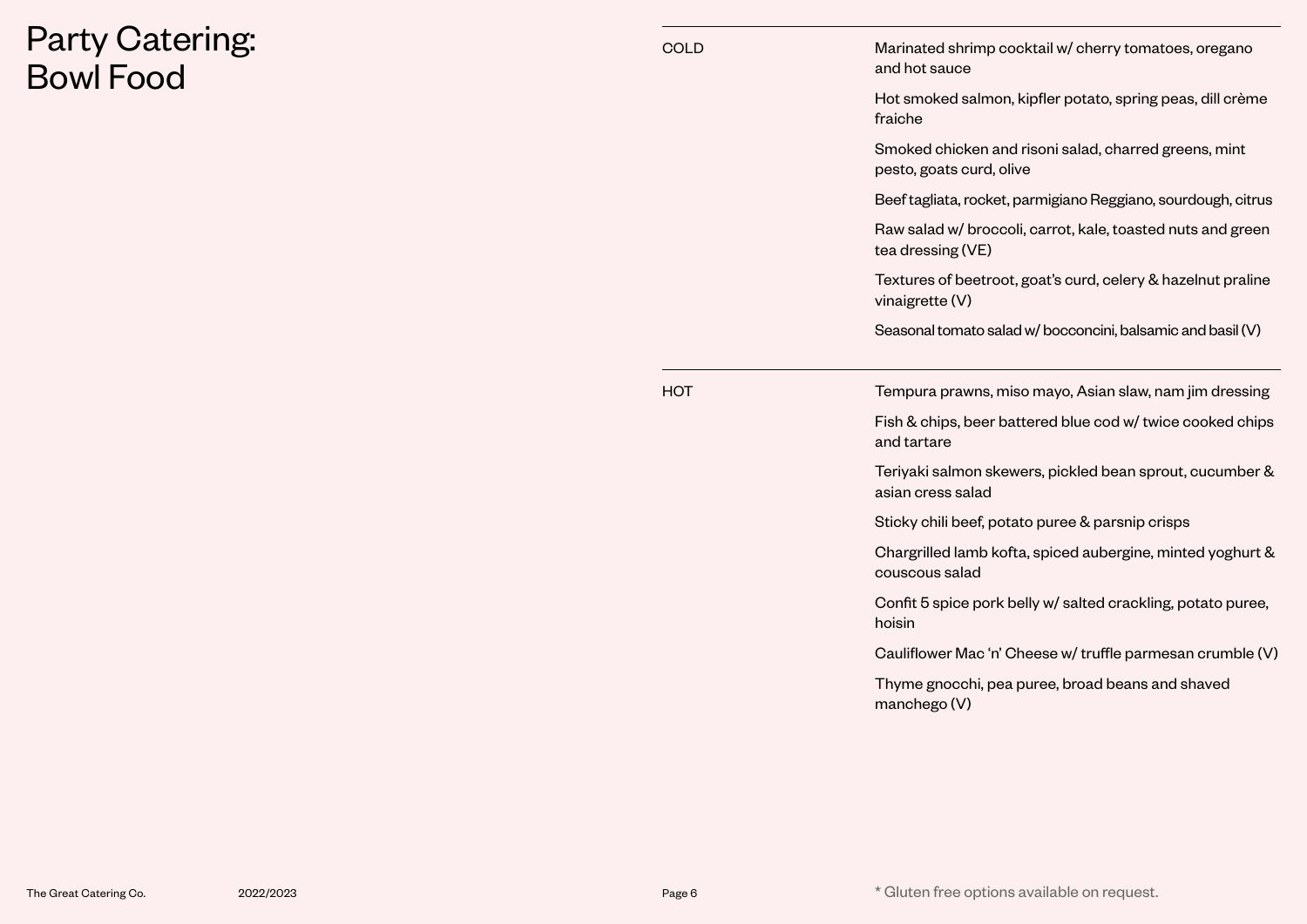#### Party Catering: Grazing Platters /Tables

#### GRAZING TABLES WILL BE SERVED ON BARE WOODEN TRESTLES, DECORATED AND WITH ADDITIONAL BREADS AND CONDIMENTS

| <b>CHFFSF</b> | Selection of Whitestone cheeses, grapes, fruit paste,<br>roasted nuts lavosh, water crackers and croutes                                                                                 |
|---------------|------------------------------------------------------------------------------------------------------------------------------------------------------------------------------------------|
| <b>MFAT</b>   | West coast venison salami, parma ham, cured brisket,<br>chorizo, chicken liver parfait, charred sourdough and<br>croutes, fig chutney, cornichons and pickled onions                     |
| <b>GARDEN</b> | Cauliflower and gruyere fritters, vegetable crudité,<br>hummus, roast tomato aioli, pesto, slow cooked<br>beetroot, goats cheese, vegetable rice paper rolls,<br>crostini's and falafels |
| <b>SFA</b>    | House hot smoked Manuka salmon, horseradish<br>crème, sourdough croutes                                                                                                                  |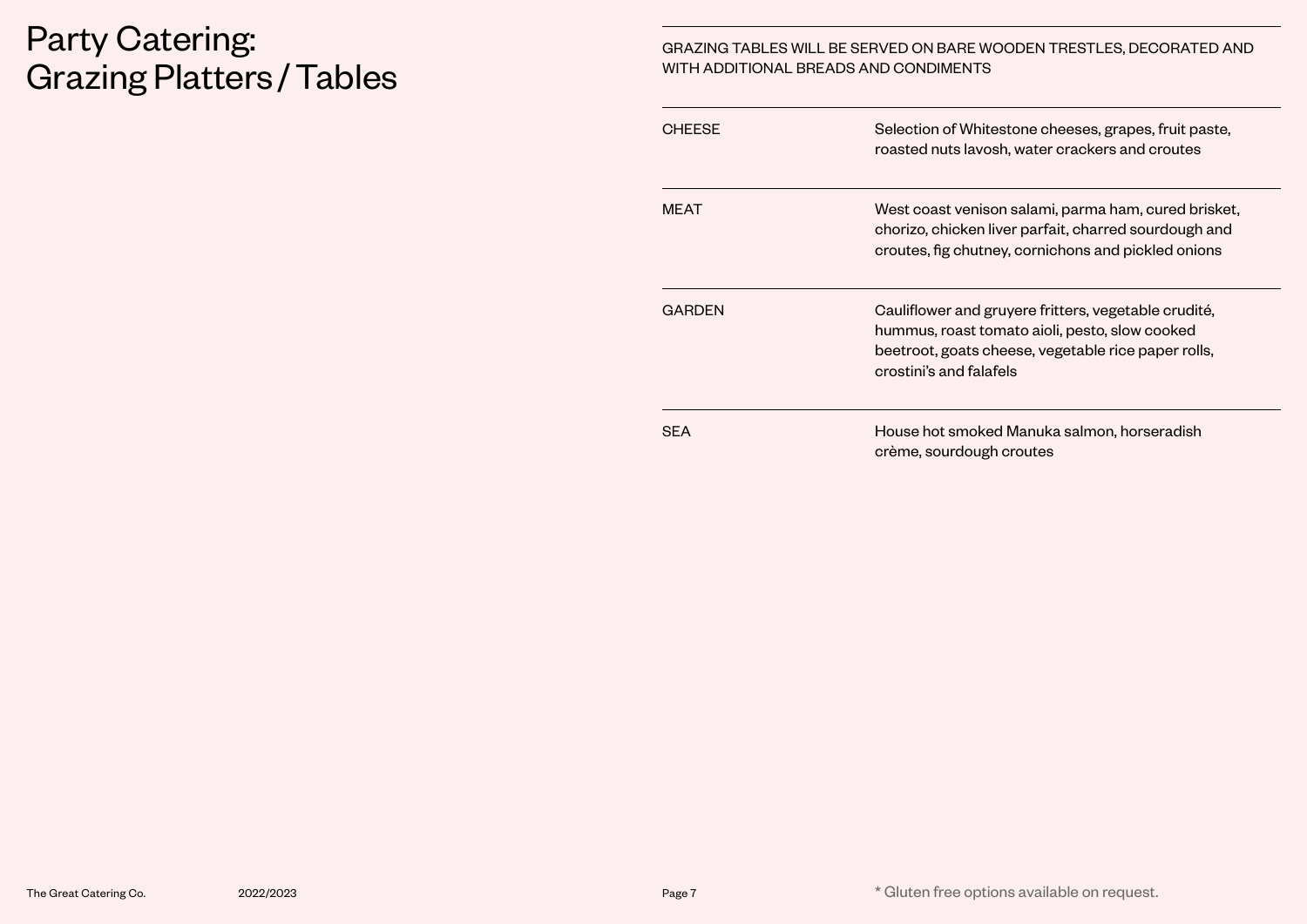### Party Catering: Food Stations

| <b>DOMINION ROAD</b> | Korean chicken w/ spicy glaze                                                                    |
|----------------------|--------------------------------------------------------------------------------------------------|
|                      | Tempura prawn cutlets, kakiage tempura                                                           |
|                      | Steamed dumplings, spinach and tofu                                                              |
|                      | Kikkoman and kewpie mayo                                                                         |
| <b>TAKE A BAO</b>    | Karaage chicken, shaved cabbage, sesame dressing<br>and kewpie mayo                              |
|                      | Masterstock braised pork belly w/ spiced hoisin glaze                                            |
|                      | Chargrilled eggplant w/ sweet spicy glaze                                                        |
| SCHOOL OF WOK        | Singapore noodles, w/ teriyaki beef, onion, chilli,<br>coriander, roasted peanut, crispy shallot |
|                      | Glass noodles w/ Asian veg, tofu, coriander, egg,<br>spring onion and pepper                     |
| OFF THE SMOKER       | House smoked bourbon glazed beef brisket                                                         |
|                      | Five spice smoked pork belly                                                                     |
|                      | Selection of mini baps and condiments, mustards,<br>horseradish, chutneys                        |
| <b>FISH MARKET</b>   | Ceviche, line caught market fish w/ coriander, shallot,<br>lime and chilli                       |
|                      | Tiger prawn cocktail, w/ baby gems, fresh lemon                                                  |
|                      | and Mary rose sauce                                                                              |